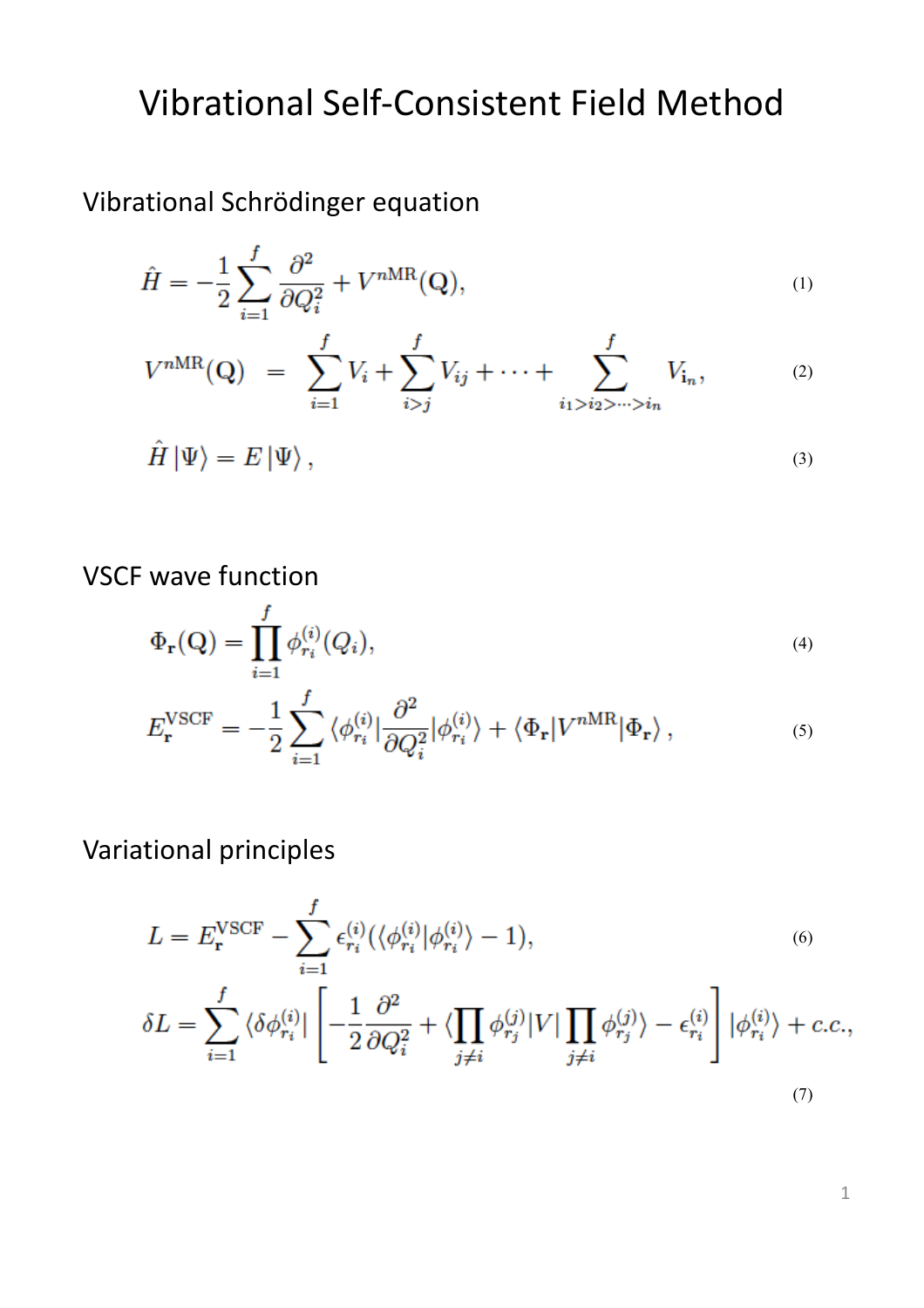VSCF equation

$$
\left[-\frac{1}{2}\frac{\partial^2}{\partial Q_i^2} + \bar{V}_i(Q_i)\right]|\phi_{r_i}^{(i)}\rangle = \epsilon_{r_i}^{(i)}|\phi_{r_i}^{(i)}\rangle\,,\tag{8}
$$

$$
\bar{V}_i(Q_i) = \langle \prod_{j \neq i}^f \phi_{r_j}^{(j)} | V^{nMR} | \prod_{j \neq i}^f \phi_{r_j}^{(j)} \rangle \tag{9}
$$

Integral over the potential using DVR method

$$
\langle \Phi_{\mathbf{r}} | V^{nMR} | \Phi_{\mathbf{r}} \rangle = \sum_{i=1}^{f} \langle \phi_{r_i}^{(i)} | V_i | \phi_{r_i}^{(i)} \rangle + \sum_{i>j}^{f} \langle \phi_{r_i}^{(i)} \phi_{r_j}^{(j)} | V_{ij} | \phi_{r_i}^{(i)} \phi_{r_j}^{(j)} \rangle + \dots \n\cdots + \sum_{i_1 > \dots > i_n}^{f} \langle \phi_{r_{i_1}}^{(i_1)} \dots \phi_{r_{i_n}}^{(i_n)} | V_{i_1 \dots i_n} | \phi_{r_{i_1}}^{(i_1)} \dots \phi_{r_{i_n}}^{(i_n)} \rangle, \quad (10)
$$
\n
$$
\bar{V}_i(Q_i) = V_i(Q_i) + \sum_{j \neq i}^{f} \langle \phi_{r_j}^{(j)} | V_{ij} | \phi_{r_j}^{(j)} \rangle + \sum_{j_1 > j_2 \neq i}^{f} \langle \phi_{r_{j_1}}^{(j_1)} \phi_{r_{j_2}}^{(j_2)} | V_{i j_1 j_2} | \phi_{r_{j_1}}^{(j_1)} \phi_{r_{j_2}}^{(j_2)} \rangle + \dots
$$

+ 
$$
\sum_{j_1 > ... > j_{n-1} \neq i}^{J} \langle \phi_{r_{j_1}}^{(j_1)} \dots \phi_{r_{j_{n-1}}}^{(j_{n-1})} | V_{i j_1 ... j_{n-1}} | \phi_{r_{j_1}}^{(j_1)} \dots \phi_{r_{j_{n-1}}}^{(j_{n-1})} \rangle + \text{const.}, \quad (11)
$$

$$
|\phi_r^{(i)}\rangle = \sum_{s=0}^{M-1} c_{sr}^{(i)} |\zeta_s^{(i)}\rangle, \qquad (12)
$$

$$
= \sum_{s=0}^{M-1} d_{sr}^{(i)} | \chi_s^{(i)} \rangle . \tag{13}
$$

$$
\bar{V}_i(Q_i^{[k]}) = V_i(Q_i^{[k]}) + \sum_{j \neq i}^{f} \sum_{k_j=0}^{M-1} d_{k_jr_j}^{(j)*} d_{k_jr_j}^{(j)} V_{ij}(Q_i^{[k]}, Q_j^{[k_j]}) + \dots,
$$

(14)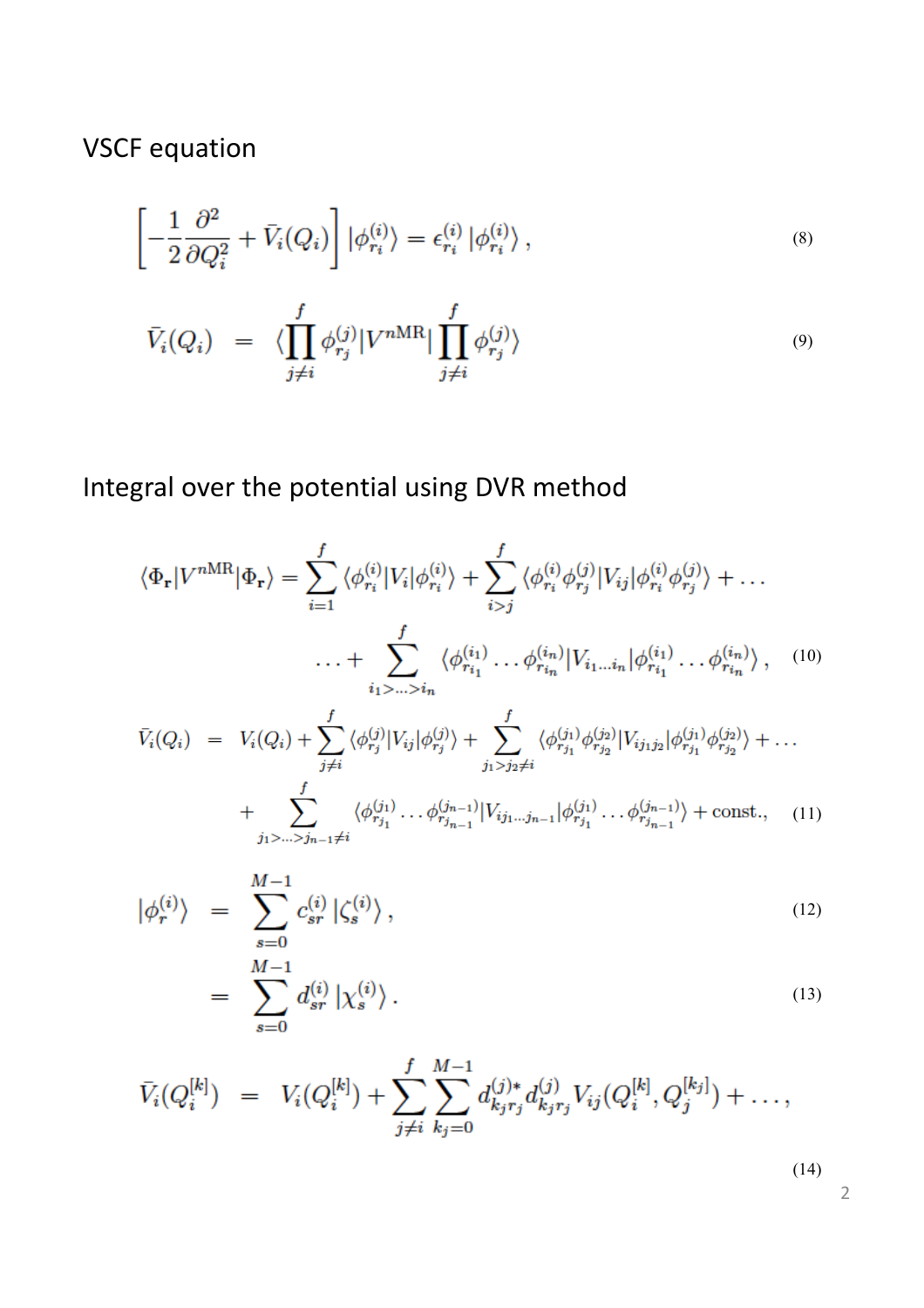VSCF equation in matrix form

$$
\mathbf{c}^{(i)\dagger}\mathbf{h}^{(i)}\mathbf{c}^{(i)} = \epsilon^{(i)} \tag{15}
$$

$$
h_{s's}^{(i)} = -\frac{1}{2} \langle \zeta_{s'}^{(i)} | \frac{\partial^2}{\partial Q_i^2} | \zeta_s^{(i)} \rangle + \sum_{k=0}^{M-1} x_{ks'}^{(i)*} x_{ks}^{(i)} \bar{V}_i (Q_i^{[k]}), \tag{16}
$$

## Iterative algorithm

loop until convergence end of loop calculate total energy / mean field matrix set up kinetic energy matrix - exit if converged check convergence - loop over mode i end of loop - get kinetic and mean field matrix for i - diagonalize / store eigenvectors update coefficients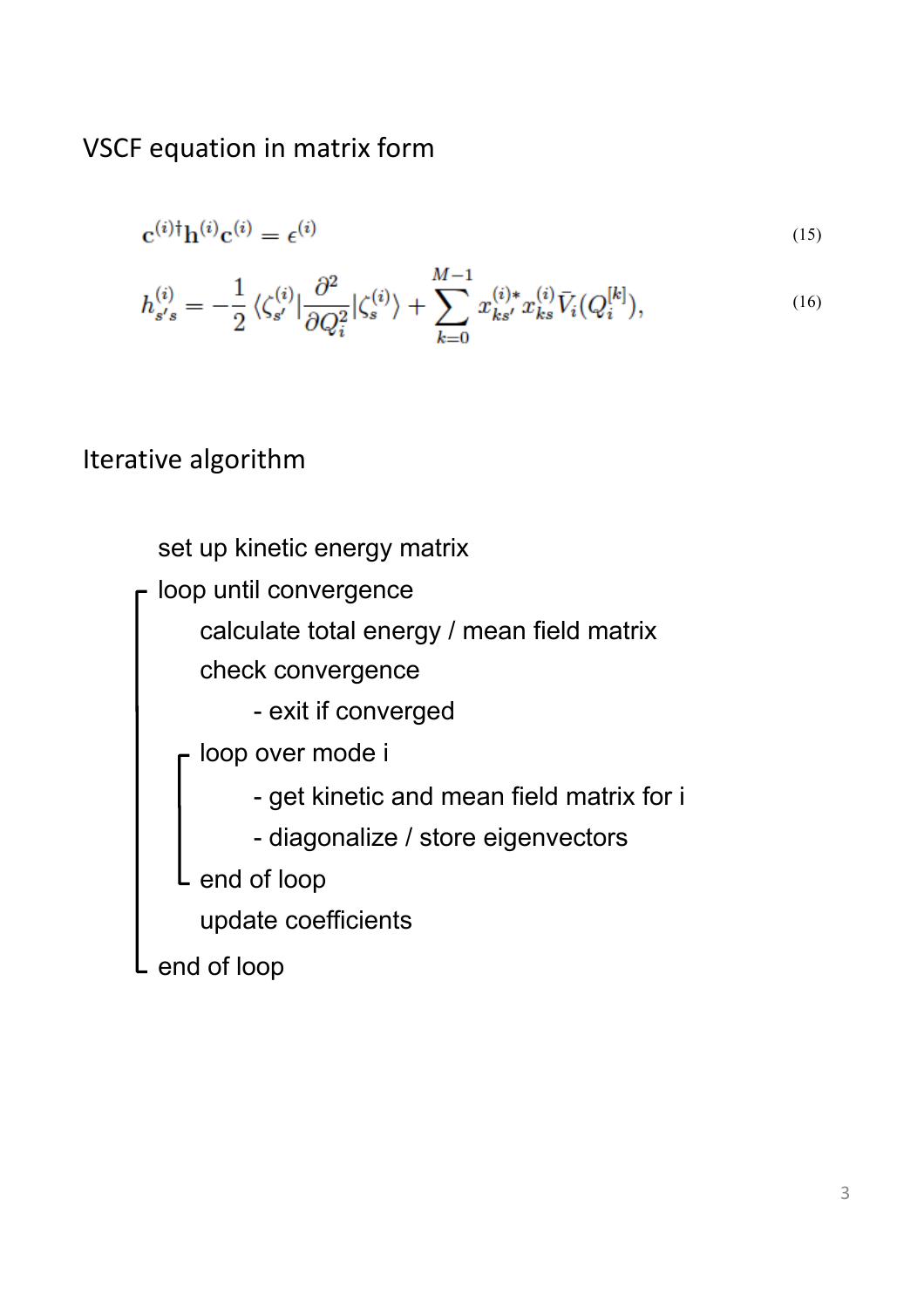## **VSCF Configuration Functions**

VSCF configuration functions

$$
|\Phi_{\mathbf{p}}\rangle = \prod_{i=1}^{f} |\phi_{p_i}^{(i)}\rangle , \qquad (17)
$$

$$
\langle \Phi_{\mathbf{q}} | \Phi_{\mathbf{p}} \rangle = \delta_{\mathbf{q}\mathbf{p}} = \prod_{i=1}^{J} \delta_{q_i p_i},
$$
\n(18)

- the number of configurations:

$$
N_{\rm conf} = M^f,\tag{19}
$$

(M is the number of basis sets for each mode)

## Excited configurations

## - one-mode excitation:

$$
|\Phi_{p_i}^{q_i}\rangle \equiv |\phi_{p_1}^{(1)}\dots\phi_{p_{i-1}}^{(i-1)}\phi_{q_i}^{(i)}\phi_{p_{i+1}}^{(i+1)}\dots\phi_{p_f}^{(f)}\rangle, \qquad (20)
$$

- many-mode excitation:

$$
|\Phi_{\mathbf{p}}\rangle, \left\{|\Phi_{p_i}^{q_i}\rangle\right\}, \left\{|\Phi_{p_{i_1}p_{i_2}}^{q_{i_1}q_{i_2}}\rangle\right\}, \dots, \left\{|\Phi_{\mathbf{p}_{i_f}}^{q_{i_f}}\rangle\right\}, \tag{21}
$$

- the number of *m*-mode excitation:

$$
N_{\text{conf}}^{(m)} = \left(\begin{array}{c} f \\ m \end{array}\right) (M-1)^m, \tag{22}
$$

$$
N_{\text{conf}} = \sum_{m=0}^{f} N_{\text{conf}}^{(m)} = \sum_{m=0}^{f} \binom{f}{m} (M-1)^m,
$$
\n(23)

4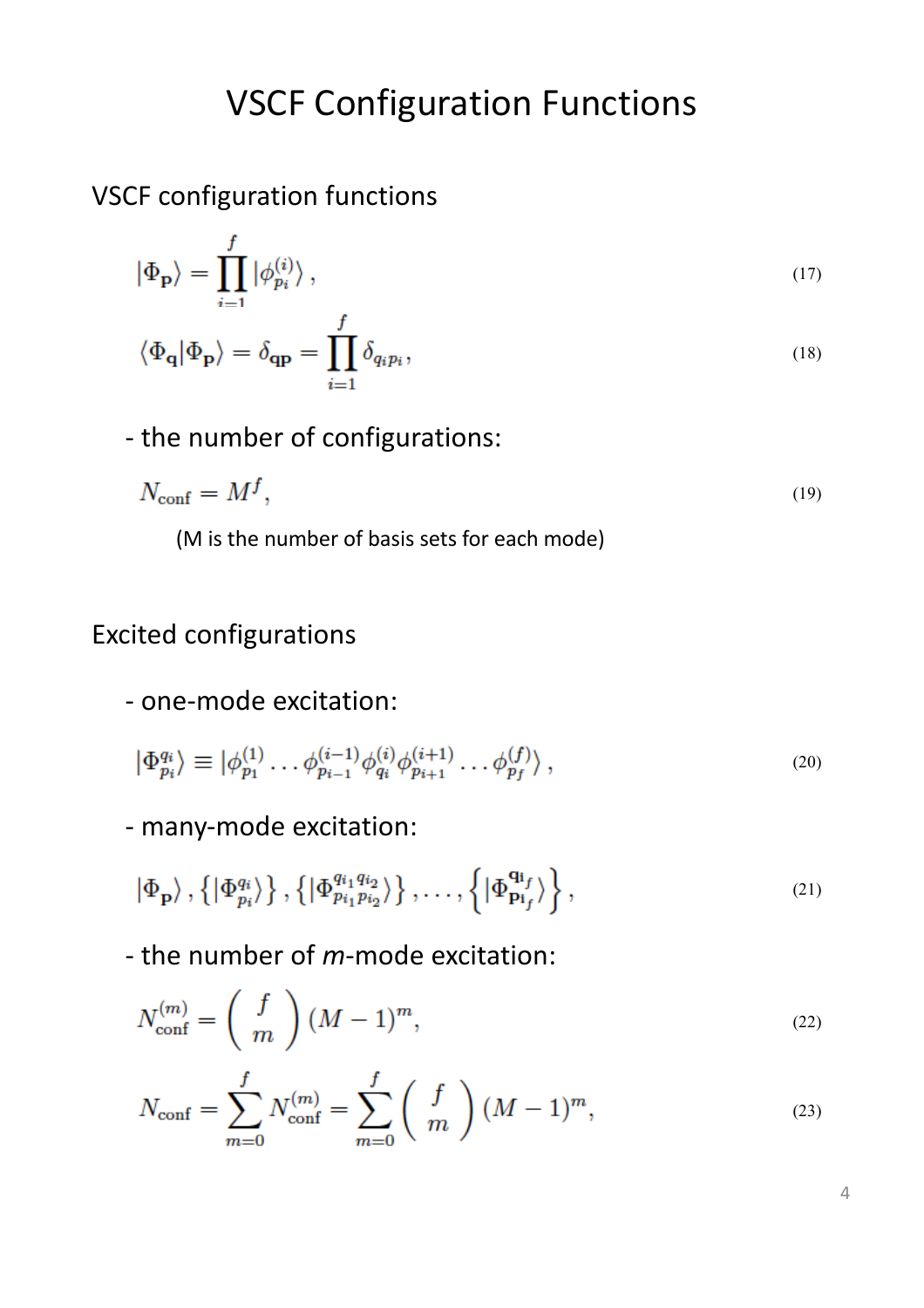## Hamiltonian matrix element

$$
H_{\mathbf{q}\mathbf{p}} = \langle \Phi_{\mathbf{q}} | \hat{H} | \Phi_{\mathbf{p}} \rangle , \tag{24}
$$

$$
\hat{H} = \sum_{m=1}^{n} \hat{H}_m, \tag{25}
$$

$$
\hat{H}_1 = \sum_{i=1}^f \left[ -\frac{1}{2} \frac{\partial^2}{\partial Q_i^2} + V_i \right],\tag{26}
$$

$$
\hat{H}_2 = \sum_{i>j}^{J} V_{ij}, \tag{27}
$$

$$
\hat{H}_n = \sum_{i_1 > i_2 > \ldots > i_n}^{f} V_{i_n},
$$
\n(28)

## - one-mode operator:

Ŧ.

$$
\langle \Phi_{\mathbf{p}} | \hat{H}_1 | \Phi_{\mathbf{p}} \rangle = \sum_{i=1}^{f} \langle \phi_{p_i}^{(i)} | - \frac{1}{2} \frac{\partial^2}{\partial Q_i^2} + V_i | \phi_{p_i}^{(i)} \rangle , \qquad (29)
$$

$$
\langle \Phi_{p_i}^{q_i} | \hat{H}_1 | \Phi_{\mathbf{p}} \rangle = \langle \phi_{p_i}^{(i)} | - \frac{1}{2} \frac{\partial^2}{\partial Q_i^2} + V_i | \phi_{p_i}^{(i)} \rangle , \qquad (30)
$$

$$
\langle \Phi_{\mathbf{p}_{\mathbf{i}_m}}^{\mathbf{q}_{\mathbf{i}_m}} | \hat{H}_1 | \Phi_{\mathbf{p}} \rangle = 0, \ (m > 1) \tag{31}
$$

- two-mode operator:

$$
\langle \Phi_{\mathbf{p}} | \hat{H}_2 | \Phi_{\mathbf{p}} \rangle = \sum_{i>j}^{f} \langle \phi_{p_i}^{(i)} \phi_{p_j}^{(j)} | V_{ij} | \phi_{p_i}^{(i)} \phi_{p_j}^{(j)} \rangle ,
$$
\n(32)

$$
\langle \Phi_{p_i}^{q_i} | \hat{H}_2 | \Phi_{\mathbf{p}} \rangle = \sum_{j \neq i}^J \langle \phi_{p_i}^{(i)} \phi_{p_j}^{(j)} | V_{ij} | \phi_{p_i}^{(i)} \phi_{p_j}^{(j)} \rangle , \qquad (33)
$$

$$
\langle \Phi_{p_{i}p_{j}}^{q_{i}q_{j}} | \hat{H}_{2} | \Phi_{\mathbf{p}} \rangle = \langle \phi_{p_{i}}^{(i)} \phi_{p_{j}}^{(j)} | V_{ij} | \phi_{p_{i}}^{(i)} \phi_{p_{j}}^{(j)} \rangle , \qquad (34)
$$

$$
\langle \Phi_{\mathbf{p}_{\mathbf{i}_m}}^{\mathbf{q}_{\mathbf{i}_m}} | \hat{H}_2 | \Phi_{\mathbf{p}} \rangle = 0, \ (m > 2) \tag{35}
$$

5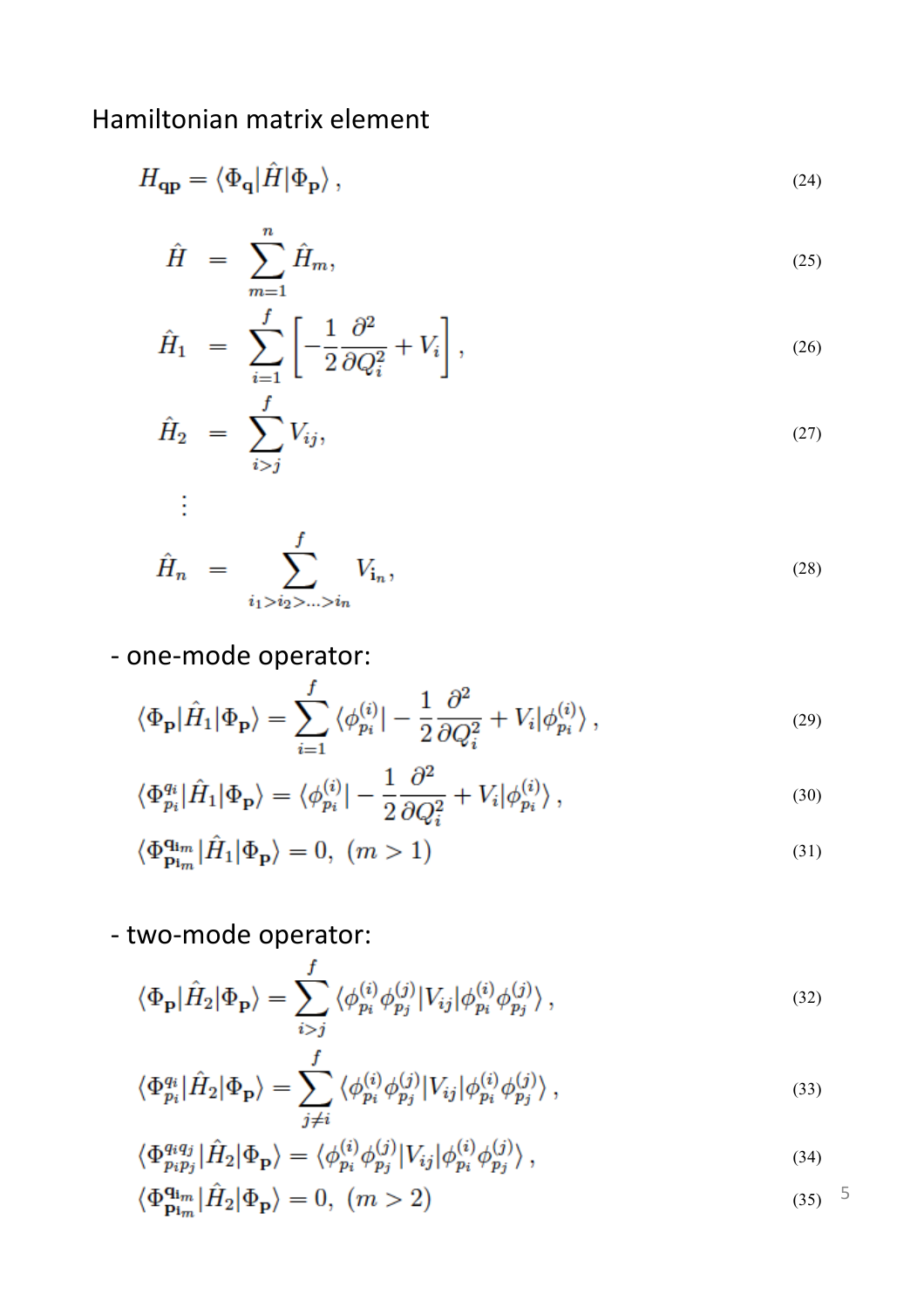- general rule:

$$
\langle \Phi_{\mathbf{p}_{\mathbf{i}_m}}^{\mathbf{q}_{\mathbf{i}_m}} | \hat{H}_{m'} | \Phi_{\mathbf{p}} \rangle = 0, \ (m > m') \tag{36}
$$

$$
\langle \Phi_{\mathbf{p}_{\mathbf{i}_m}}^{\mathbf{q}_{\mathbf{i}_m}} | \hat{H} | \Phi_{\mathbf{p}} \rangle = 0, \ (m > n)
$$
\n(37)

#### - Brillouin's theorem:

$$
\langle \Phi_{r_i}^{q_i} | \hat{H} | \Phi_{\mathbf{r}} \rangle = 0, \tag{38}
$$

(r is a reference VSCF state)

Approximation based on  $\lambda_{pq}$ 

$$
\lambda_{\mathbf{pq}} = \sum_{i=1}^{f} |p_i - q_i|,\tag{39}
$$

$$
\hat{H}^{k} = \sum_{i=1}^{f} \frac{P_{i}^{2}}{2} + \sum_{i=1}^{f} c_{i}Q_{i} + \sum_{i,j=1}^{f} c_{ij}Q_{i}Q_{j} + \ldots + \sum_{i_{1},i_{2},\ldots,i_{k}}^{f} c_{i_{k}}Q_{i_{1}}Q_{i_{2}}\ldots Q_{i_{k}},
$$
\n(40)

We assume the following equations, which are exact for HO, hold also for VSCF:

$$
Q_i | \phi_{p_i}^{(i)} \rangle \simeq a | \phi_{p_i - 1}^{(i)} \rangle + a' | \phi_{p_i + 1}^{(i)} \rangle , \qquad (41)
$$

$$
P_i | \phi_{p_i}^{(i)} \rangle \simeq b | \phi_{p_i - 1}^{(i)} \rangle - b' | \phi_{p_i + 1}^{(i)} \rangle , \qquad (42)
$$

### Then, we obtain,

$$
\langle \Phi_{\mathbf{q}} | \hat{H}^{k} | \Phi_{\mathbf{p}} \rangle \simeq 0, \ (\lambda_{\mathbf{p}\mathbf{q}} > k) \tag{43}
$$

$$
\langle \Phi_{\mathbf{q}} | \hat{H} | \Phi_{\mathbf{p}} \rangle \simeq \langle \Phi_{\mathbf{q}} | \hat{H} - \hat{H}^{\lambda_{\mathbf{p}\mathbf{q}}} | \Phi_{\mathbf{p}} \rangle, \tag{44}
$$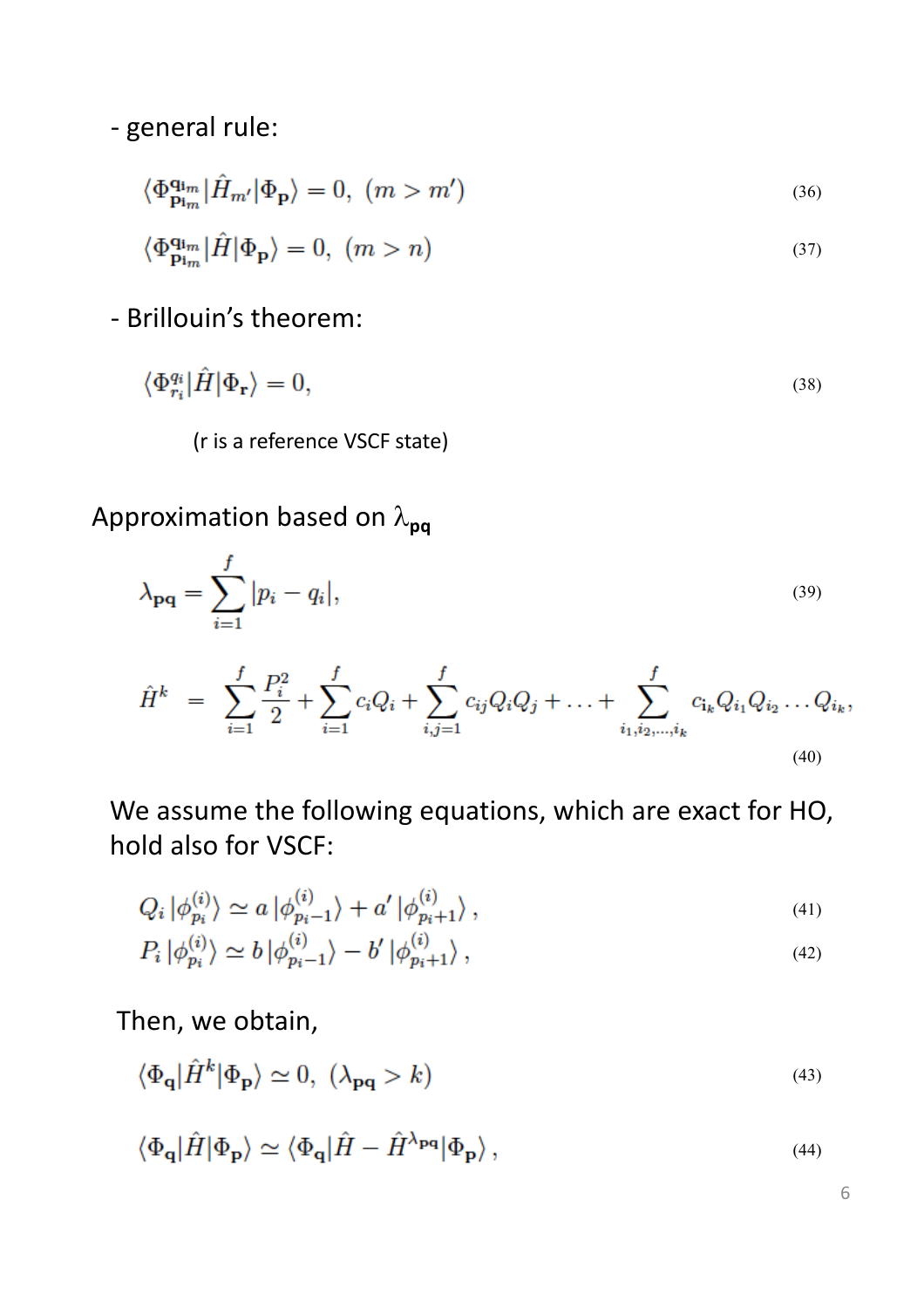# Vibrational Configuration Interaction

## VCI wavefunction

$$
\left| \Psi_{\bf p} \right\rangle = \sum_{\bf q} C_{\bf qp} \left| \Phi_{\bf q} \right\rangle , \tag{1}
$$

**VCI** equation

$$
H_{\mathbf{q'q}} = \langle \Phi_{\mathbf{q'}} | \hat{H} | \Phi_{\mathbf{p}} \rangle , \tag{2}
$$

$$
\mathbf{C}^{\dagger} \mathbf{H} \mathbf{C} = E,\tag{3}
$$

### **Truncated VCI**

VCI[m] : m-mode excitation

$$
|\Psi_{\mathbf{r}}^{\text{VCI}[m]}\rangle = C_{\mathbf{qr}}\Phi_{\mathbf{r}} + \sum_{i=1}^{f} \sum_{q_i \neq r_i}^{q_{max}} C_{r_i}^{q_i} |\Phi_{r_i}^{q_i}\rangle + \sum_{i_1 > i_2}^{f} \sum_{q_{i_1} \neq r_{i_1}}^{q_{max}} \sum_{q_{i_2} \neq r_{i_2}}^{q_{max}} C_{r_{i_1} r_{i_2}}^{q_{i_1} q_{i_2}} |\Phi_{r_{i_1} r_{i_2}}^{q_{i_1} q_{i_2}}\rangle + \dots + \sum_{i_1 > i_2 > \dots > i_m}^{f} \sum_{q_{im} \neq r_{im}}^{q_{max}} C_{\mathbf{r}_{im}}^{q_{im}} |\Phi_{\mathbf{r}_{im}}^{q_{im}}\rangle
$$
\n(4)

$$
N_{\text{conf}}^{\text{VCI}[m]} = \sum_{m'=0}^{m} \binom{f}{m'} q_{max}^{m'},
$$
\n(qmax is max quanta of excitation)

 $VCI[m]-(k)$ : m-mode excitation, maximum sum of quanta k

$$
\begin{split} \left| \Psi_{\mathbf{r}}^{\text{VCI}[m] - (k)} \right\rangle &= C_{\mathbf{qr}} \Phi_{\mathbf{r}} + \sum_{i=1}^{f} \sum_{q_i < k}^{\prime} C_{r_i}^{q_i} \left| \Phi_{r_i}^{q_i} \right\rangle + \sum_{i_1 > i_2}^{\prime} \sum_{q_{i_1} + q_{i_2} < k} C_{r_{i_1} r_{i_2}}^{q_{i_1} q_{i_2}} \left| \Phi_{r_{i_1} r_{i_2}}^{q_{i_1} q_{i_2}} \right\rangle + \sum_{i_1 > i_2 > \dots > i_m} \sum_{q_{i_1} + q_{i_2} + \dots + q_{i_m} < k} C_{\mathbf{r}_{i_m}}^{q_{i_m}} \left| \Phi_{\mathbf{r}_{i_m}}^{q_{i_m}} \right\rangle \end{split} \tag{6}
$$

$$
N_{\rm conf}^{\rm VCI[m]-}(k)} = \sum_{m'=0}^{m} \left( \begin{array}{c} f \\ m' \end{array} \right) \left( \begin{array}{c} k \\ m' \end{array} \right), \tag{7}
$$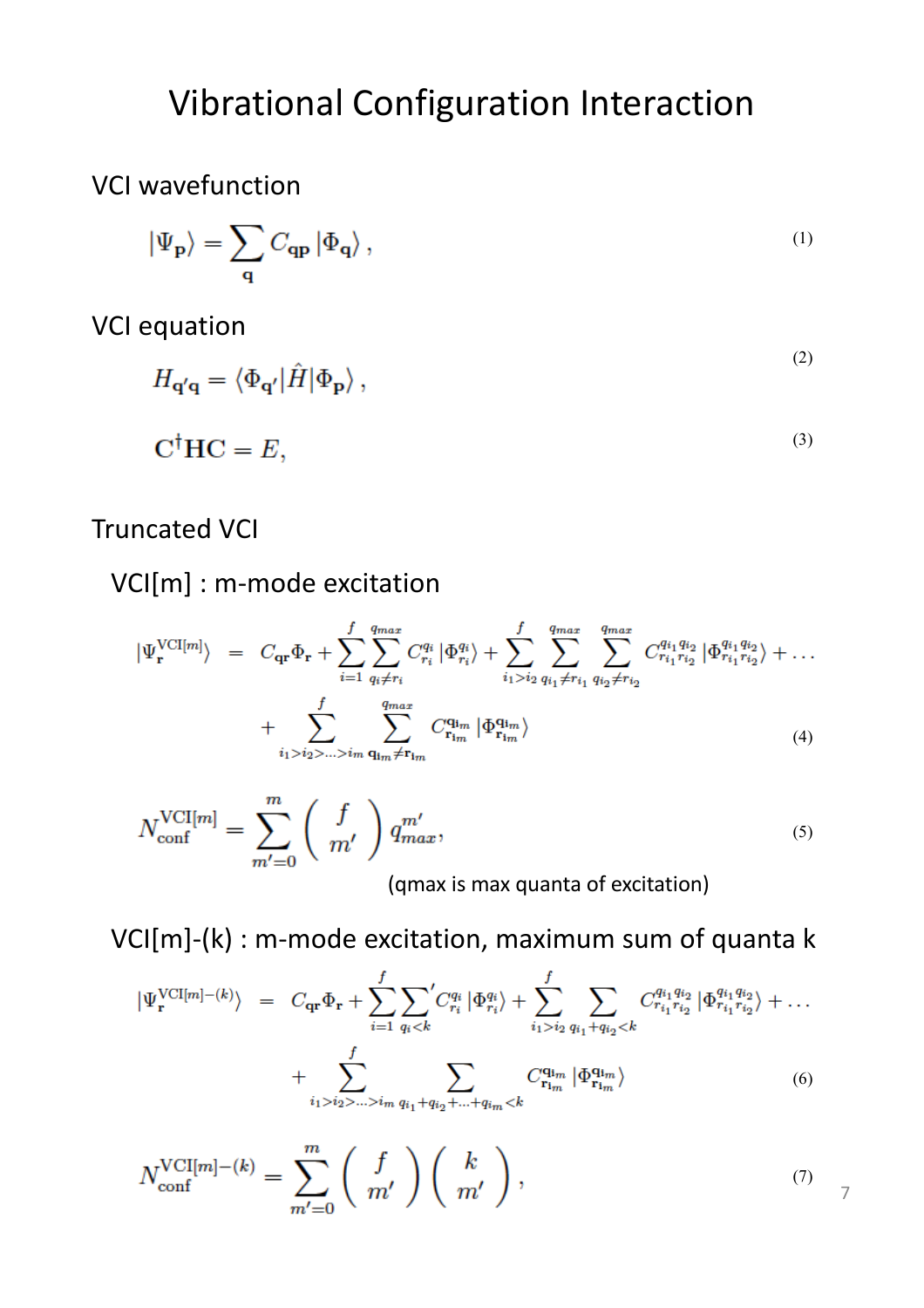### VCI matrix for a 2MR system



Table 1. The number of VSCF configuration functions in VCI[4] and VCI[4]-(6) with respect to the size of the molecule.

| $N^{\,a}$ | $f^{\mathsf{b}}$ | $VCI[4]$ <sup>c</sup> | $VCI[4]-(6)$ |
|-----------|------------------|-----------------------|--------------|
| 4         | 6                | 24,337                | 887          |
| 6         | 12               | 691,489               | 12,888       |
| 9         | 21               | 8,051,527             | 119,652      |
| 12        | 30               | 36,409,681            | 498,981      |
| 15        | 39               | 108,598,231           | 1,427,895    |

[a] The number of atoms.

[b] The number of vibrational degrees of freedom (3*N* - 6).

[c]  $q_{\text{max}}$  is taken to be 6.